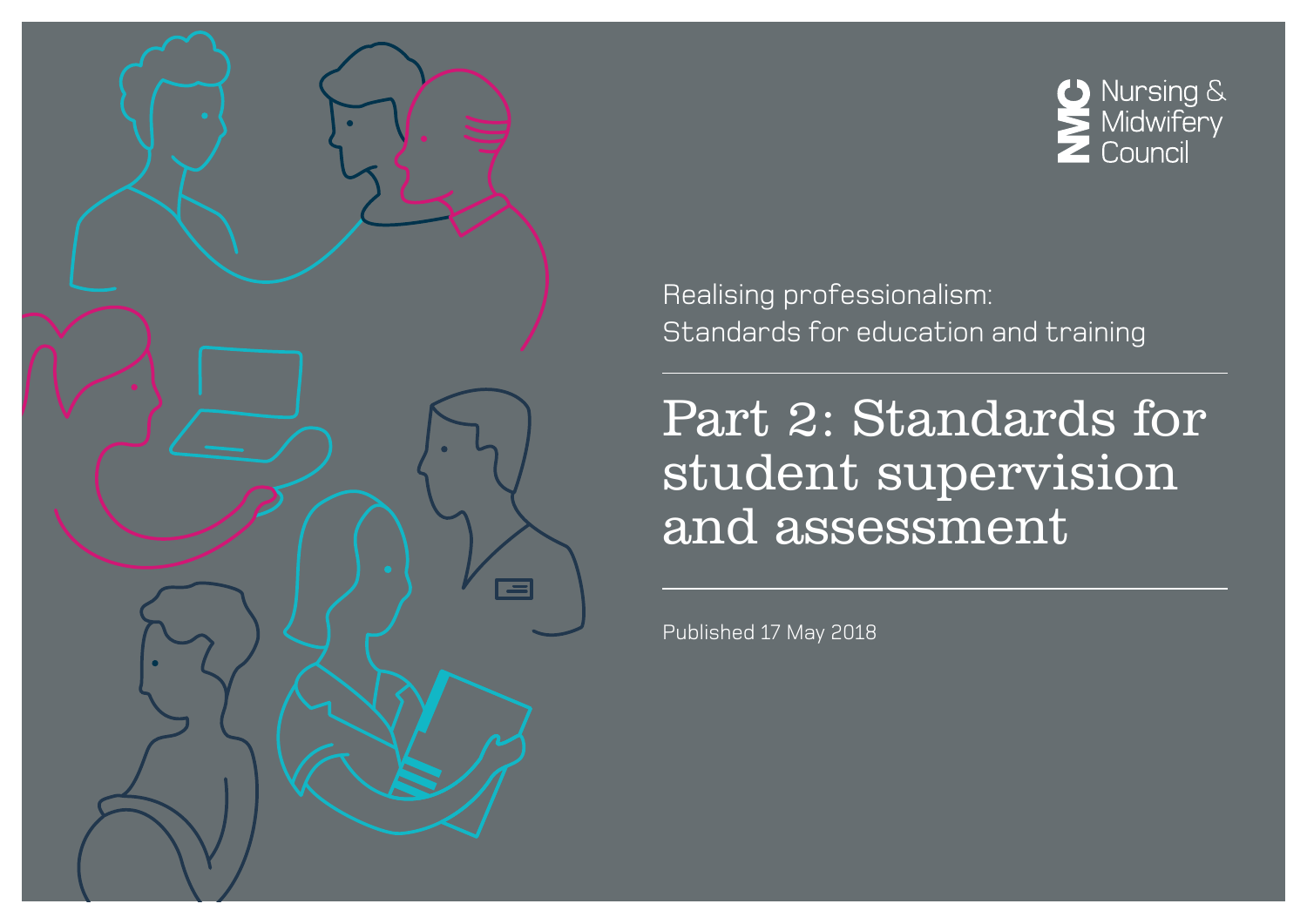# About these standards

Realising professionalism: *Standards for education and training* includes the *Standards framework for nursing*<sup>1</sup>  *and midwifery education*, *Standards for student supervision and assessment* and, programme standards specific to each approved programme.



Our *Standards for education and training* are set out in three parts:

## **[Part 1: Standards framework for nursing and](http://www.nmc.org.uk/Education-framework)  [midwifery education](http://www.nmc.org.uk/Education-framework)**

## **[Part 2: Standards for student supervision](http://www.nmc.org.uk/Student-supervision-assessment)  [and assessment](http://www.nmc.org.uk/Student-supervision-assessment)**

## **Part 3: Programme standards**

- [Standards for pre-registration nursing education](http://www.nmc.org.uk/Programme-standards-nursing)
- Standards for pre-registration nursing associate education
- [Standards for prescribing programmes](http://www.nmc.org.uk/Programme-standards-prescribing)

These standards help nursing and midwifery students achieve the NMC proficiencies and programme outcomes. All nursing and midwifery professionals must practise in line with the requirements of T[he Code,](https://www.nmc.org.uk/standards/code/) the professional standards of practice and behaviour that nurses, midwives and nursing associates are expected to uphold.

 $1$  We have used the phrase 'nursing' in this document to apply to the work of nurses and nursing associates. Nursing associates are a distinct profession with their own part of our register, but they are part of the nursing team.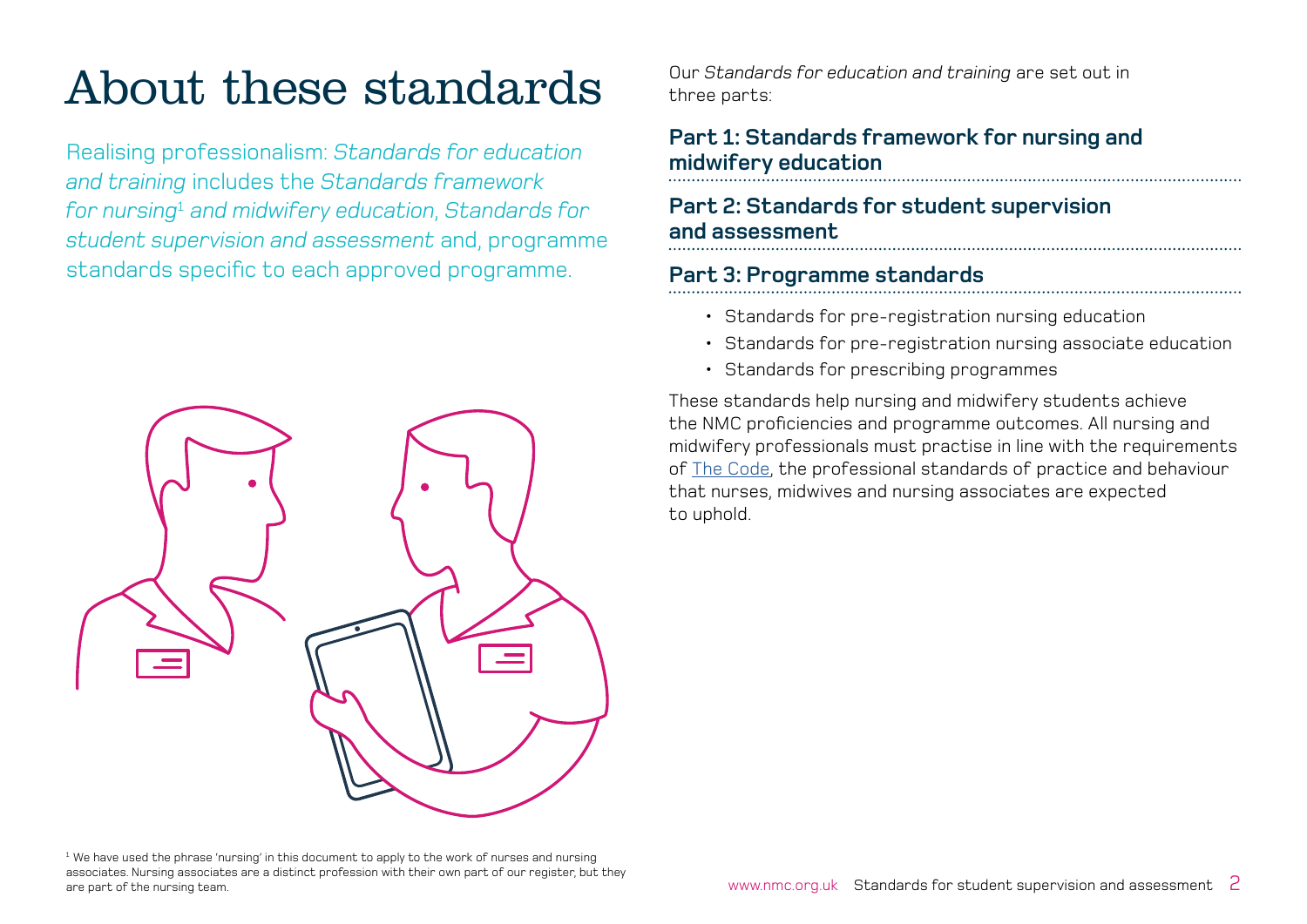# Introduction

Our *Standards for student supervision and assessment* set out our expectations for the learning, support and supervision of students in the practice environment. They also set out how students are assessed for theory and practice.

Article 15(1) of the Nursing and Midwifery Order 2001 [\('the Order'\)](https://www.nmc.org.uk/globalassets/sitedocuments/legislation/the-nursing-and-midwifery-order-2001-consolidated-text.pdf) requires the Council to establish standards for education and training which are necessary to achieve the standards of proficiency for admission to the register, as required by Article 5(2) of the Order. The *Standards for student supervision and assessment* are established under the provision of Article 15(1) of the Order.

These standards aim to provide approved education institutions (AEIs) and practice learning partners with the flexibility to develop innovative approaches to nursing and midwifery education, while being accountable for the local delivery and management of approved programmes in line with our standards. Public safety is central to our standards.

Students will be in contact with people throughout their education and it's important that they learn in a safe and effective way.

The *Standards for student supervision and assessment* apply to all NMC approved programmes and should be read with the NMC *Part 1: Standards framework for nursing and midwifery education* and the programme standards specific to the programme that is being delivered. There must be compliance with all these standards for an education institution to be approved and run NMC approved programmes.

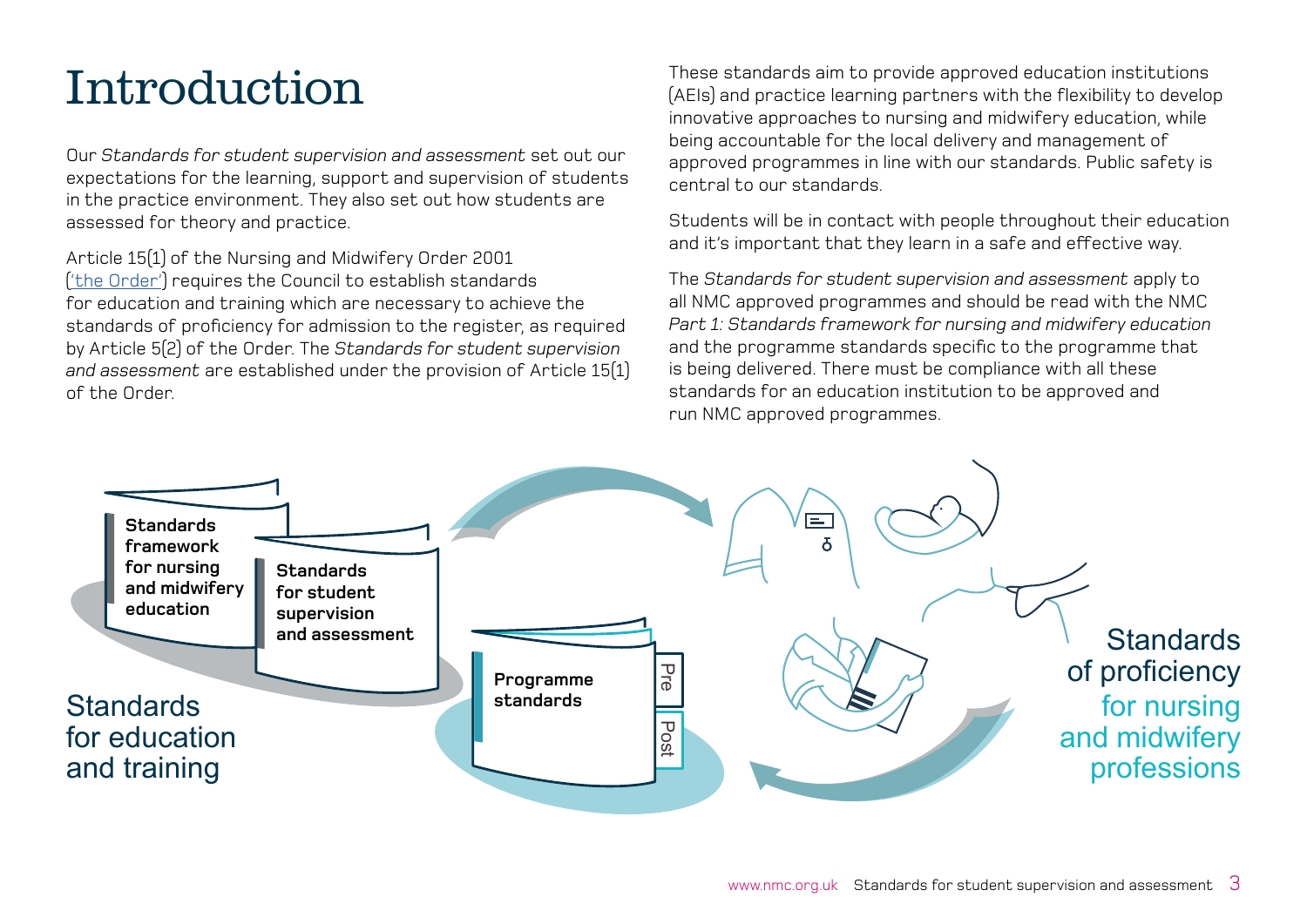## Our *Standards for student supervision and assessment* are set out under the following three headings:

## **[Effective practice learning \(section 1\)](#page-4-0)**

These standards describe what needs to be in place to deliver safe and effective learning experiences for nursing and midwifery students in practice.

## **[Supervision of students \(sections 2 to 5\)](#page-5-0)**

Here we describe the principles of student supervision in the practice environment, and the role of the practice supervisor.

## **[Assessment of students and confirmation](#page-7-0) [of proficiency \(sections 6 to 10\)](#page-7-0)**

In these standards we set out what we require from educators who are assessing and confirming students' practice and academic achievement. We describe the role and responsibilities of the practice assessor and the academic assessor.

Each of the described roles must be in place for education institutions and practice learning partners to meet our standards. Additional roles may be introduced in line with local or national requirements. Programme leaders will confirm the achievement of proficiencies by each student on a programme as set out in *Part 1: Standards framework for nursing and midwifery education* and the programme standards specific to the programme.

The *Standards for student supervision and assessment* are outcome-focused and allow for local innovation in programme delivery; they are designed to work across all programmes and in all settings. Student supervision and assessment can be flexible, provided the education institutions and practice learning partners meet our standards. Students in practice or work-placed learning must be supported to learn. This may include being supernumerary, meaning that they are not counted as part of the staffing required for safe and effective care in that setting. The decision on the level of supervision provided for students should be based on the needs of the individual student. The level of supervision can decrease with the student's increasing proficiency and confidence. Students must be provided with adjustments in accordance with relevant equalities and human rights legislation in all learning environments and for supervision and assessment.

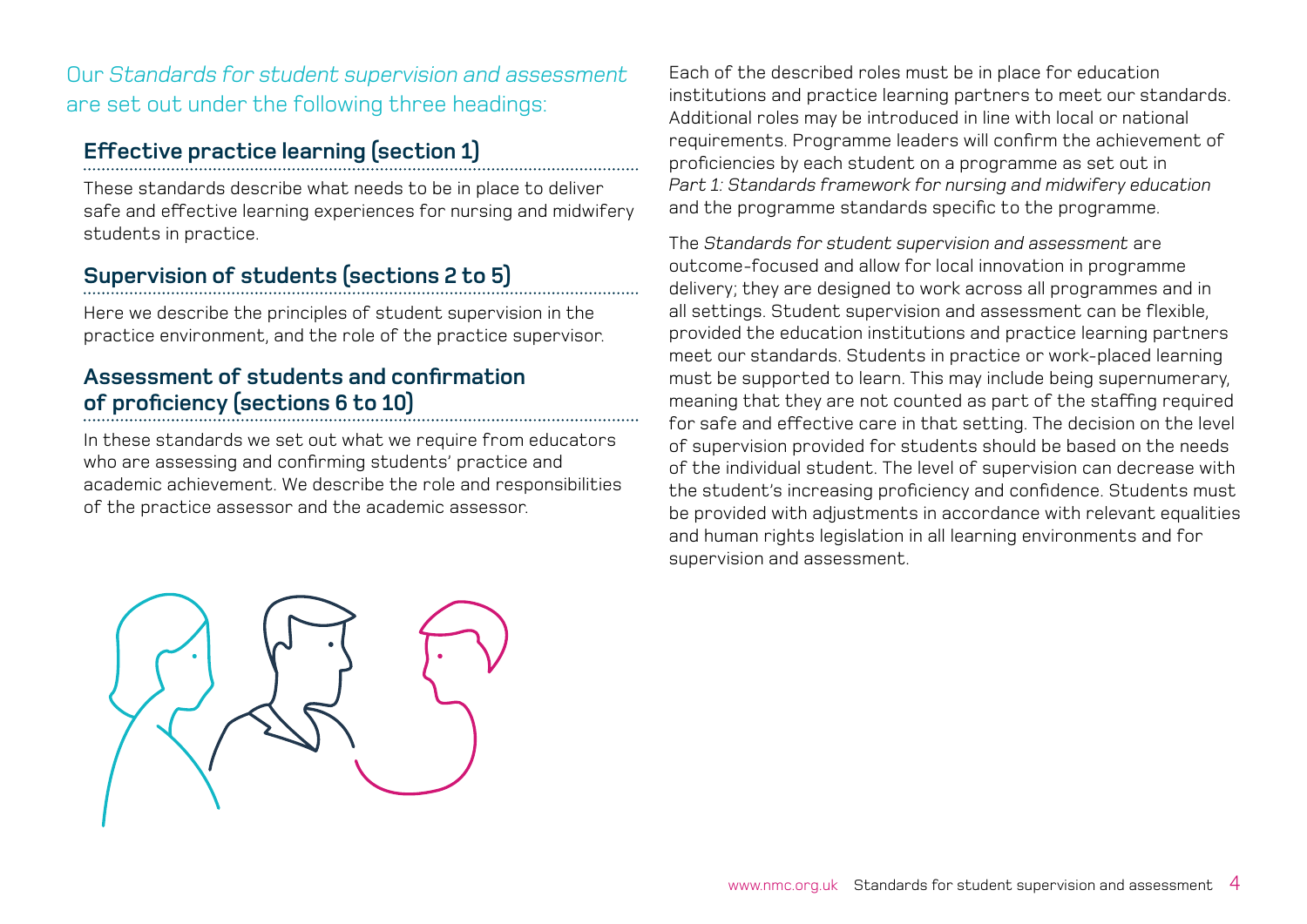# <span id="page-4-0"></span>Effective practice learning

All students are provided with safe, effective and inclusive learning experiences. Each learning environment has the governance and resources needed to deliver education and training. Students actively participate in their own education, learning from a range of people across a variety of settings.

## **1. Organisation of practice learning**

- 1.1 practice learning complies with the NMC *Standards framework for nursing and midwifery education*
- 1.2 practice learning complies with specific programme standards
- 1.3 practice learning is designed to meet proficiencies and outcomes relevant to the programme
- 1.4 there are suitable systems, processes, resources and individuals in place to ensure safe and effective coordination of learning within practice learning environments
- 1.5 there is a nominated person for each practice setting to actively support students and address student concerns
- 1.6 students are made aware of the support and opportunities available to them within all learning environments
- 1.7 students are empowered to be proactive and to take responsibility for their learning
- 1.8 students have opportunities to learn from a range of relevant people in practice learning environments, including service users, registered and non-registered individuals, and other students as appropriate
- 1.9 learning experiences are inclusive and support the diverse needs of individual students
- 1.10 learning experiences are tailored to the student's stage of learning, proficiencies and programme outcomes, and
- 1.11 all nurses, midwives and nursing associates contribute to practice learning in accordance with *The Code*.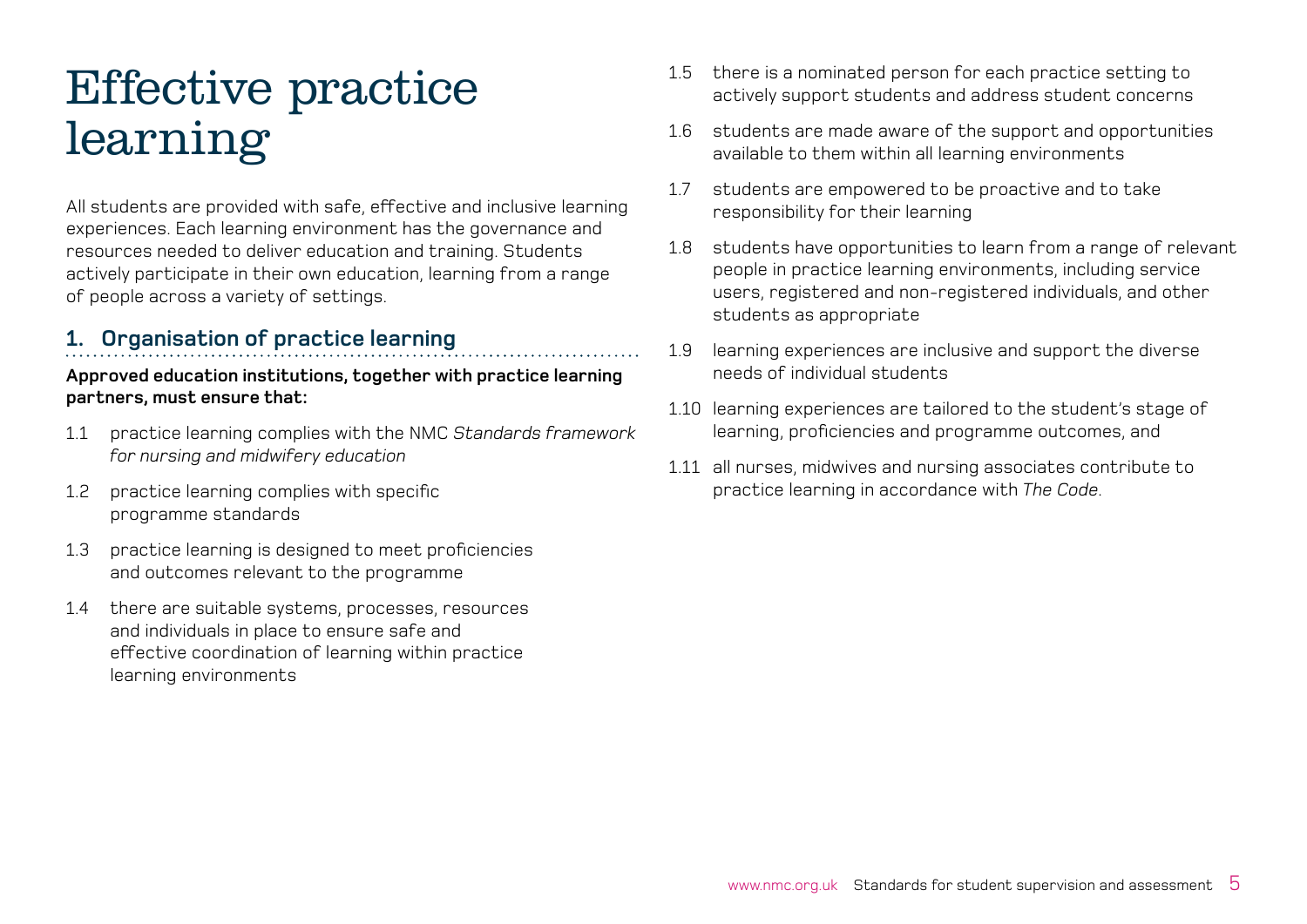# <span id="page-5-0"></span>Supervision of students

Practice supervision enables students to learn and safely achieve proficiency and autonomy in their professional role. All NMC registered nurses, midwives and nursing associates are capable of supervising students, serving as role models for safe and effective practice. Students may be supervised by other registered health and social care professionals.

## **2. Expectations of practice supervision**

#### **Approved education institutions, together with practice learning partners, must ensure that:**

- 2.1 all students on an NMC approved programme are supervised while learning in practice
- 2.2 there is support and oversight of practice supervision to ensure safe and effective learning
- 2.3 the level of supervision provided to students reflects their learning needs and stage of learning
- 2.4 practice supervision ensures safe and effective learning experiences that uphold public protection and the safety of people
- 2.5 there is sufficient coordination and continuity of support and supervision of students to ensure safe and effective learning experiences
- 2.6 practice supervision facilitates independent learning, and
- 2.7 all students on an NMC approved programme are supervised in practice by NMC registered nurses, midwives, nursing associates, and other registered health and social care professionals.

## **3. Practice supervisors: role and responsibilities**

#### **Approved education institutions, together with practice learning partners, must ensure that practice supervisors:**

- 3.1 serve as role models for safe and effective practice in line with their code of conduct.
- 3.2 support learning in line with their scope of practice to enable the student to meet their proficiencies and programme outcomes
- 3.3 support and supervise students, providing feedback on their progress towards, and achievement of, proficiencies and skills
- 3.4 have current knowledge and experience of the area in which they are providing support, supervision and feedback, and
- 3.5 receive ongoing support to participate in the practice learning of students.

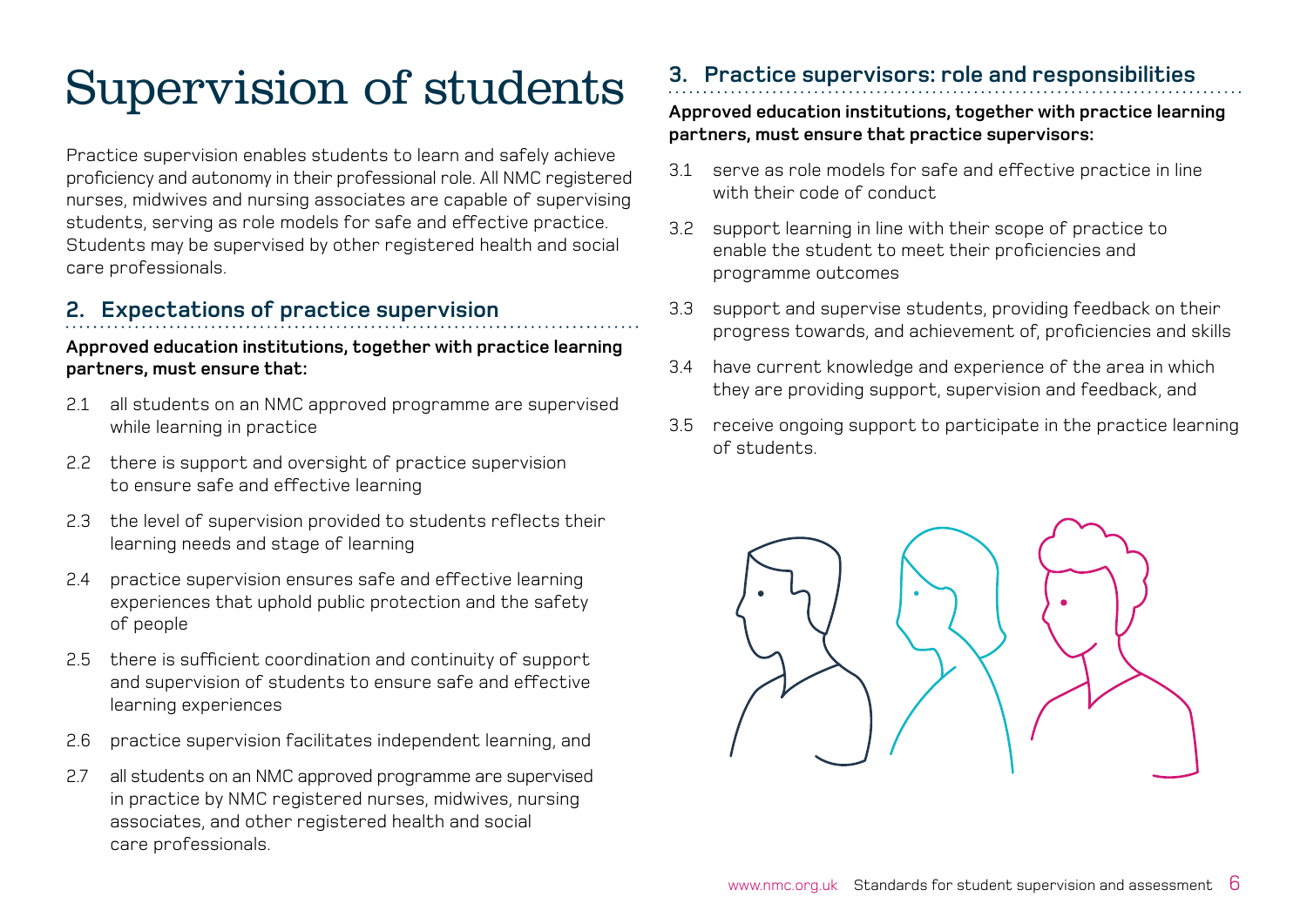## **4. Practice supervisors: contribution to assessment and progression**

#### **Approved education institutions, together with practice learning partners, must ensure that practice supervisors:**

- 4.1 contribute to the student's record of achievement by periodically recording relevant observations on the conduct, proficiency and achievement of the students they are supervising
- 4.2 contribute to student assessments to inform decisions for progression
- 4.3 have sufficient opportunities to engage with practice assessors and academic assessors to share relevant observations on the conduct, proficiency and achievement of the students they are supervising, and
- 4.4 are expected to appropriately raise and respond to student conduct and competence concerns and are supported in doing so.

## **5. Practice supervisors: preparation**

#### **Approved education institutions, together with practice learning partners, must ensure that practice supervisors:**

- 5.1 receive ongoing support to prepare, reflect and develop for effective supervision and contribution to, student learning and assessment, and
- 5.2 have understanding of the proficiencies and programme outcomes they are supporting students to achieve.

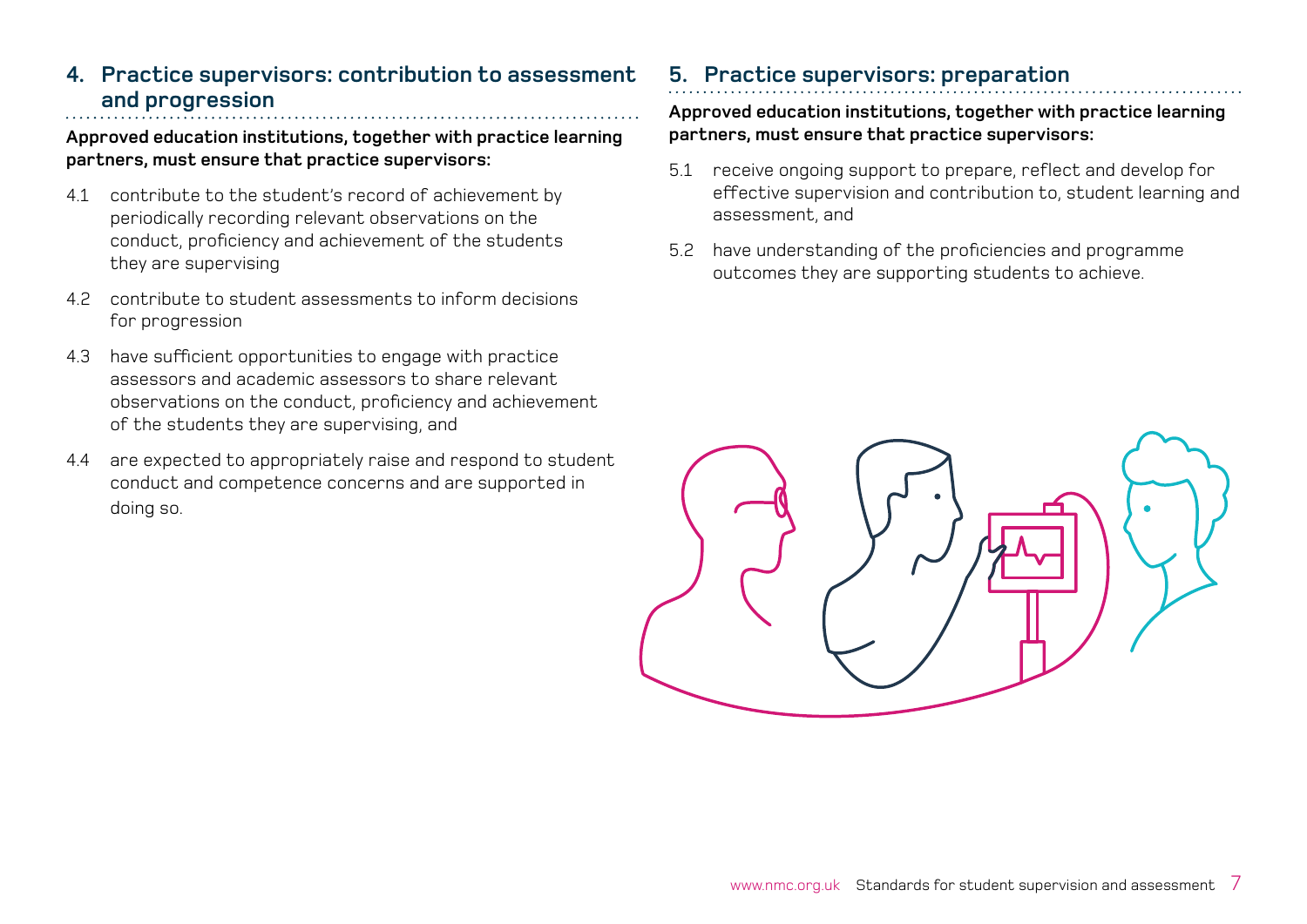## <span id="page-7-0"></span>Assessment of students and confirmation of proficiency

Student assessments are evidence based, robust and objective. Assessments and confirmation of proficiency are based on an understanding of student achievements across theory and practice. Assessments and confirmation of proficiency are timely, providing assurance of student achievements and competence.

#### **6. Assessor roles**

- 6.1 all students on an NMC approved programme are assigned to a different nominated academic assessor for each part of the education programme
- 6.2 all students on an NMC approved programme are assigned to a nominated practice assessor for a practice placement or a series of practice placements, in line with local and national policies
- 6.3 nursing students are assigned to practice and academic assessors who are registered nurses with appropriate equivalent experience for the student's field of practice
- 6.4 midwifery students are assigned to practice and academic assessors who are registered midwives
- 6.5 specialist community public health nurse (SCPHN) students are assigned to practice and academic assessors who are registered SCPHNs with appropriate equivalent experience for the student's field of practice
- 6.6 nursing associate students are assigned to practice and academic assessors who are either a registered nursing associate or a registered nurse
- 6.7 students studying for an NMC approved post-registration qualification are assigned to practice and academic assessors in accordance with relevant programme standards
- 6.8 practice and academic assessors receive ongoing support to fulfil their roles, and
- 6.9 practice and academic assessors are expected to appropriately raise and respond to concerns regarding student conduct, competence and achievement, and are supported in doing so.

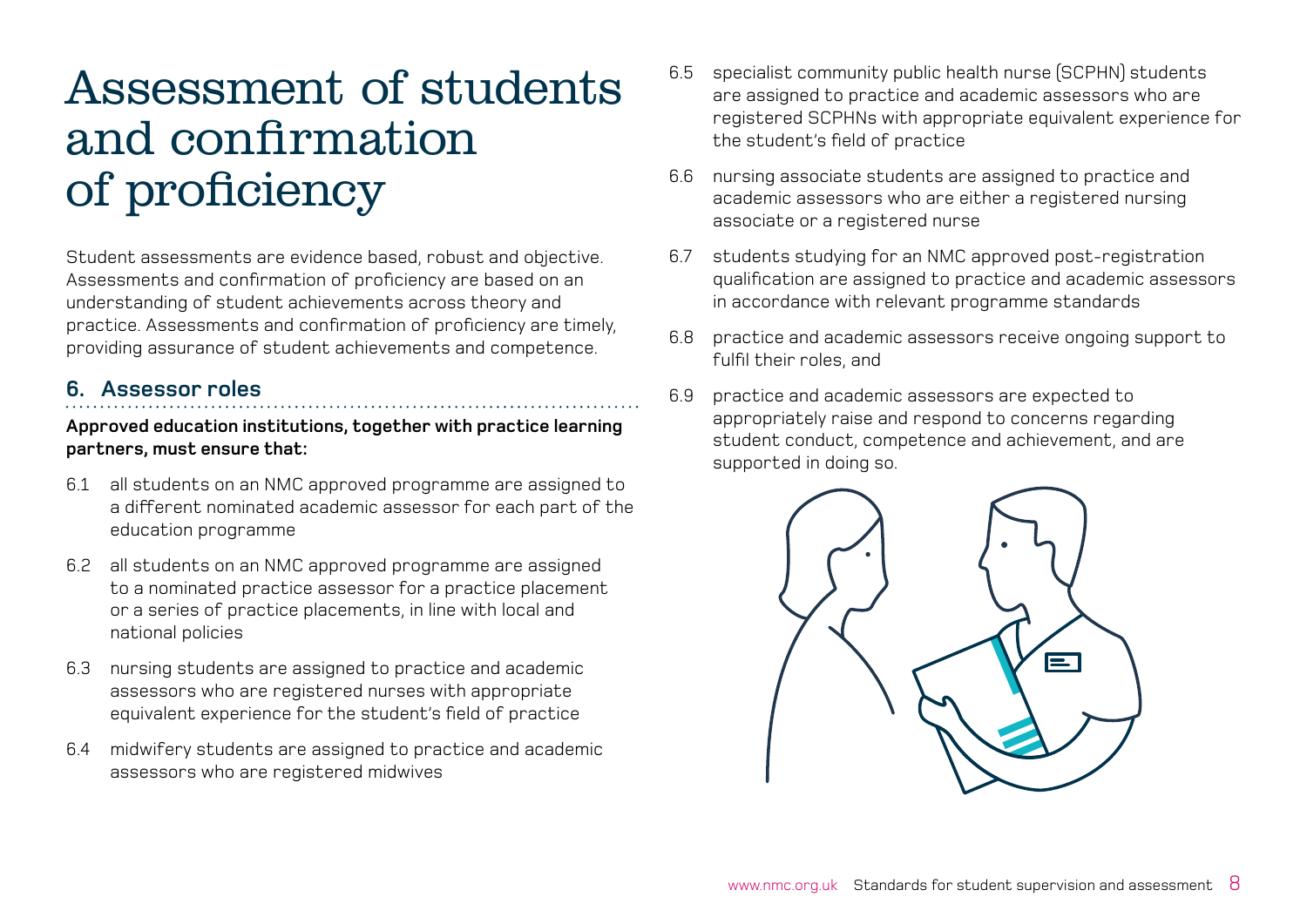### **7. Practice assessors: responsibilities**

- 7.1 practice assessors conduct assessments to confirm student achievement of proficiencies and programme outcomes for practice learning
- 7.2 assessment decisions by practice assessors are informed by feedback sought and received from practice supervisors
- 7.3 practice assessors make and record objective, evidenced-based assessments on conduct, proficiency and achievement, drawing on student records, direct observations, student self-reflection, and other resources
- 7.4 practice assessors maintain current knowledge and expertise relevant for the proficiencies and programme outcomes they are assessing
- 7.5 a nominated practice assessor works in partnership with the nominated academic assessor to evaluate and recommend the student for progression for each part of the programme, in line with programme standards and local and national policies
- 7.6 there are sufficient opportunities for the practice assessor to periodically observe the student across environments in order to inform decisions for assessment and progression
- 7.7 there are sufficient opportunities for the practice assessor to gather and coordinate feedback from practice supervisors, any other practice assessors, and relevant people, in order to be assured about their decisions for assessment and progression
- 7.8 practice assessors have an understanding of the student's learning and achievement in theory
- 7.9 communication and collaboration between practice and academic assessors is scheduled for relevant points in programme structure and student progression
- 7.10 practice assessors are not simultaneously the practice supervisor and academic assessor for the same student, and
- 7.11 practice assessors for students on NMC approved prescribing programmes support learning in line with the NMC *Standards for prescribing programmes*.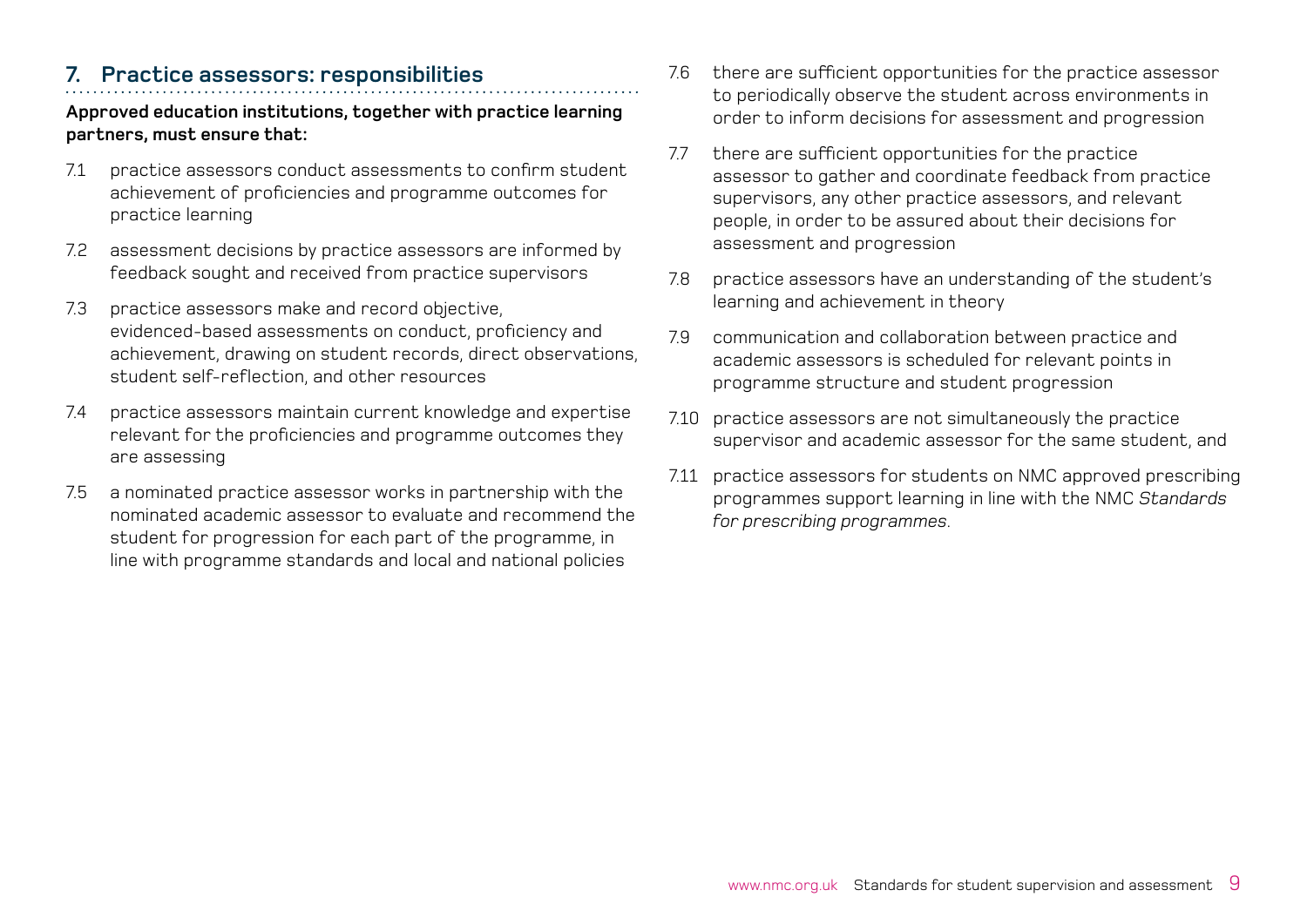## **8. Practice assessors: preparation**

#### **Approved education institutions, together with practice learning partners, must ensure that practice assessors:**

- 8.1 undertake preparation or evidence prior learning and experience that enables them to demonstrate achievement of the following minimum outcomes:
	- 8.1.1 interpersonal communication skills, relevant to student learning and assessment
	- 8.1.2 conducting objective, evidence based assessments of students
	- 8.1.3 providing constructive feedback to facilitate professional development in others, and
	- 8.1.4 knowledge of the assessment process and their role within it
- 8.2 receive ongoing support and training to reflect and develop in their role
- 8.3 continue to proactively develop their professional practice and knowledge in order to fulfil their role, and
- 8.4 have an understanding of the proficiencies and programme outcomes that the student they assess is aiming to achieve.

### **9. Academic assessors: responsibilities**

- 9.1 academic assessors collate and confirm student achievement of proficiencies and programme outcomes in the academic environment for each part of the programme
- 9.2 academic assessors make and record objective, evidencebased decisions on conduct, proficiency and achievement, and recommendations for progression, drawing on student records and other resources
- 9.3 academic assessors maintain current knowledge and expertise relevant for the proficiencies and programme outcomes they are assessing and confirming
- 9.4 the nominated academic assessor works in partnership with a nominated practice assessor to evaluate and recommend the student for progression for each part of the programme, in line with programme standards and local and national policies
- 9.5 academic assessors have an understanding of the student's learning and achievement in practice
- 9.6 communication and collaboration between academic and practice assessors is scheduled for relevant points in programme structure and student progression, and
- 9.7 academic assessors are not simultaneously the practice supervisor and practice assessor for the same student.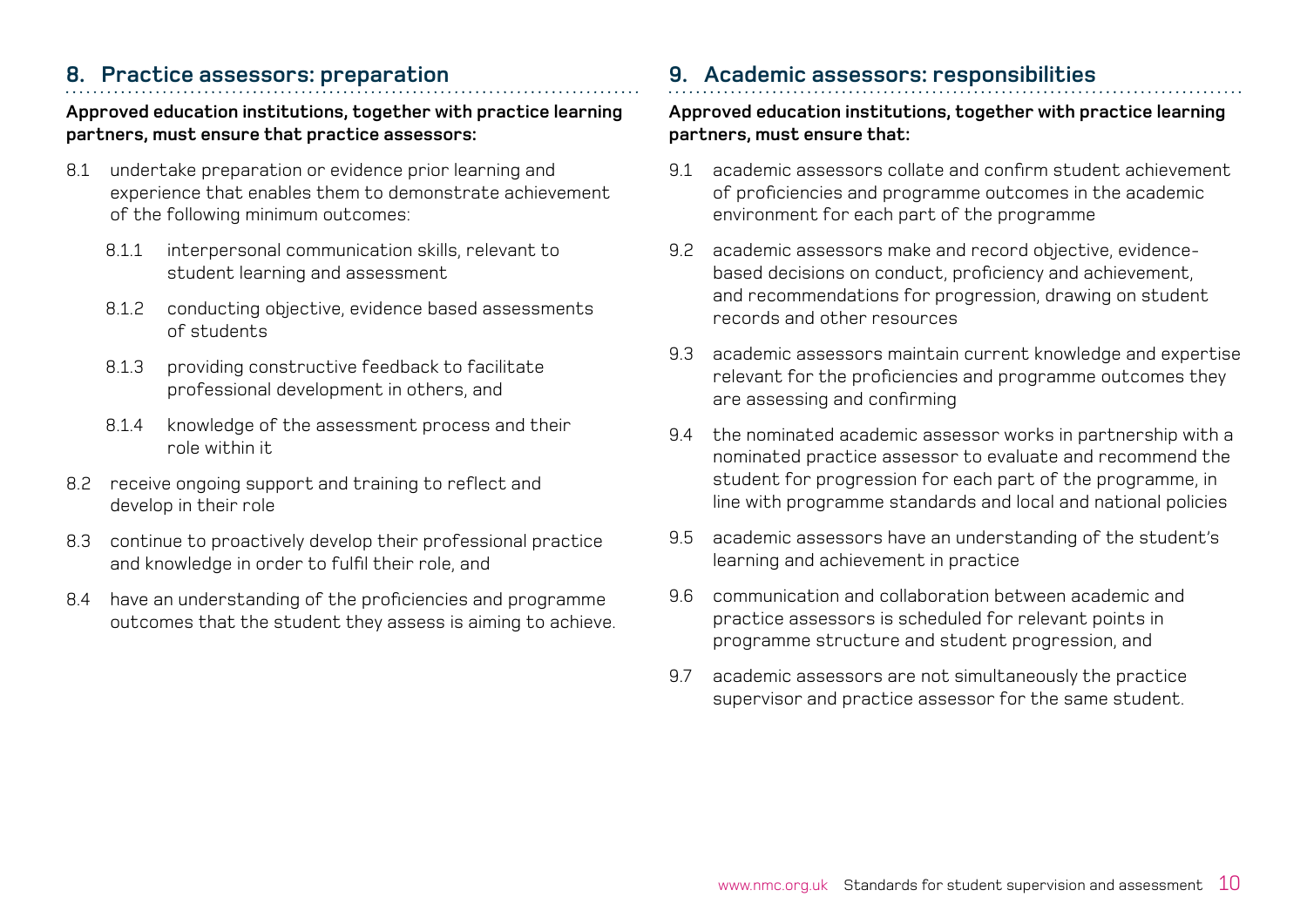## **10. Academic assessors: preparation**

- 10.1 are working towards or hold relevant qualifications as required by their academic institution and local and national policies
- 10.2 demonstrate that they have achieved the following minimum outcomes:
	- 10.2.1 interpersonal communication skills, relevant to student learning and assessment
	- 10.2.2 conducting objective, evidence based assessments of students
	- 10.2.3 providing constructive feedback to facilitate professional development in others, and
	- 10.2.4 knowledge of the assessment process and their role within it
- 10.3 receive ongoing support and training to reflect and develop in their role
- 10.4 continue to proactively develop their professional practice and knowledge in order to fulfil their role, and
- 10.5 have an understanding of the proficiencies and programme outcomes that the student they confirm is aiming to achieve.